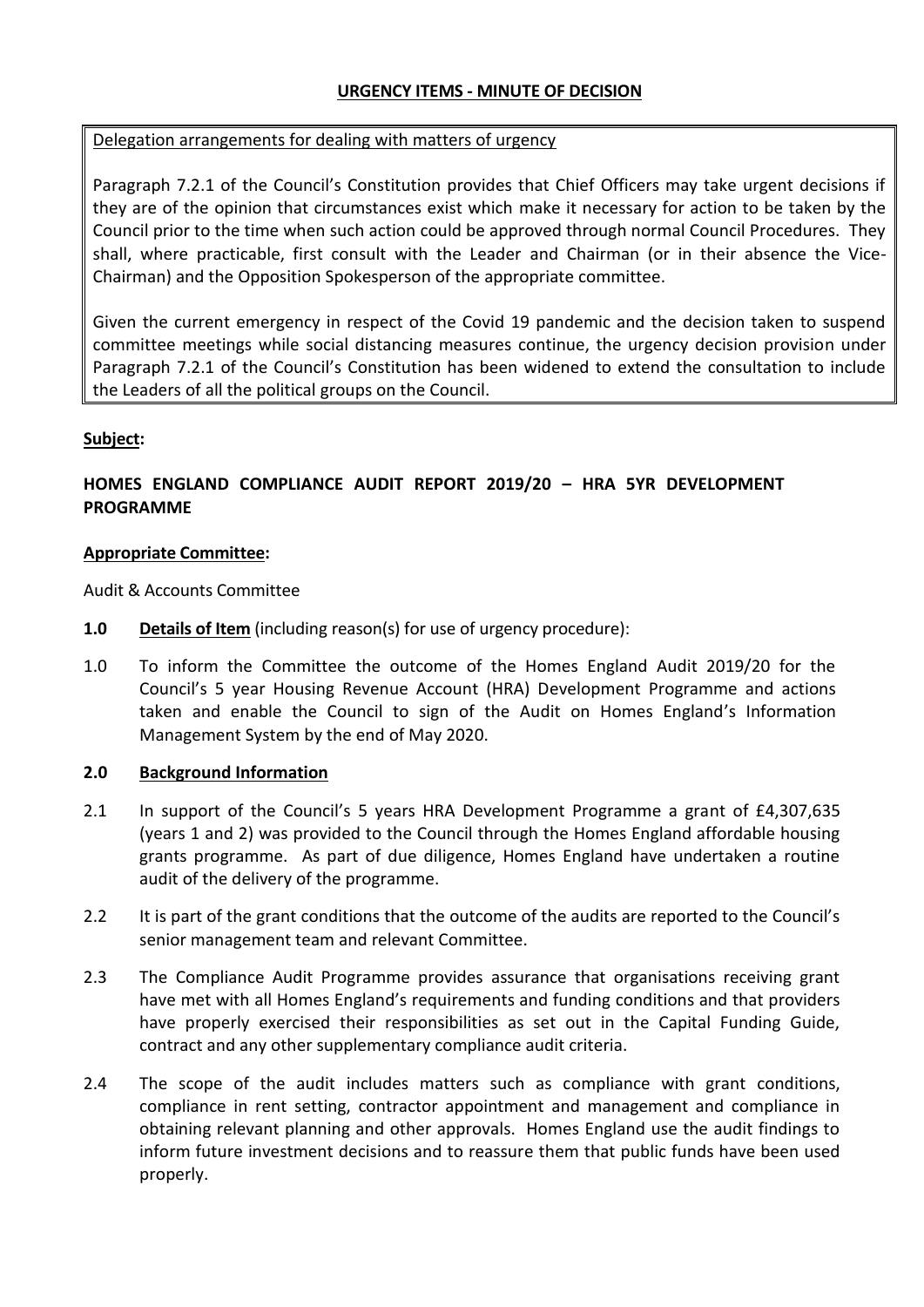## **3.0 Audit Findings**

- 3.1 Standardised checks (off-site) were made by Council appointed Independent Auditors (Mazars) on two schemes in the district: Vicar's Court, Clipstone, and Rainworth Water Road, Rainworth. During the audit, the Independent Auditor checks the scheme for compliance using questions from Homes England's published checklists. The Independent Auditor reviews the information contained on file and reports any findings against Homes England's policy and procedures.
- 3.2 The Homes England Lead Auditor reviews the Independent Auditor findings and records any breaches. Breaches are used as the basis for awarding grades to the provider. The Compliance Audit Report awards Providers a red, amber or green grade based on the number and severity of breaches recorded.
- 3.3 Green Grade the provider meets the requirements through identifying no high or medium breaches. Amber Grade – one or more high or medium breaches but not misapplied public money. Red Grade – one or more high level breaches and there has been a risk of misapplication of public funds.
- 3.4 Newark and Sherwood District Council's Compliance Audit has concluded that the Council has failed to meet requirements. This is due to seven breaches across the two schemes three breaches of high severity (Breaches 4, 6 and 7) and four breaches of low severity (Breaches 1, 2, 3 and 5). The full Homes England Audit Findings are attached as Appendix A.
- 3.5 The Council has taken the necessary steps to ensure the high level breaches the Audit highlighted have been addressed and that processes are in place to reduce the risk of future audit failure as detailed below:-

| Scheme                                   | Breach<br>Level | <b>Breach Details</b>                                                                                                                                                          | NSDC Procedure in place                                                                                                                                                                                                                                                                               |
|------------------------------------------|-----------------|--------------------------------------------------------------------------------------------------------------------------------------------------------------------------------|-------------------------------------------------------------------------------------------------------------------------------------------------------------------------------------------------------------------------------------------------------------------------------------------------------|
| Vicars<br>Close,<br>Clipstone            | High            | Building Regulations sign-off<br>obtained 15 days after PC<br><b>Grant Claim</b><br>(Delay due to Severn Trent<br>drain connection on land not<br>in the Council's ownership). | No IMS update will be carried<br>out until all certification and<br>contract documents have been<br>checked and signed by the<br>Project Manager. Certification<br>and contract checklist has been<br>formulated to ensure all relevant<br>documents and dates are correct<br>prior to IMS inputting. |
| Rainworth<br>Water<br>Road,<br>Rainworth | High            | Contract dated 6 days after<br>claim for start on site.                                                                                                                        | No IMS update will be carried<br>out until all certification and<br>contract documents have been<br>checked and signed by the<br>Project Manager. Certification<br>and contract checklist has been<br>formulated to ensure all relevant<br>documents and dates are correct<br>prior to IMS inputting. |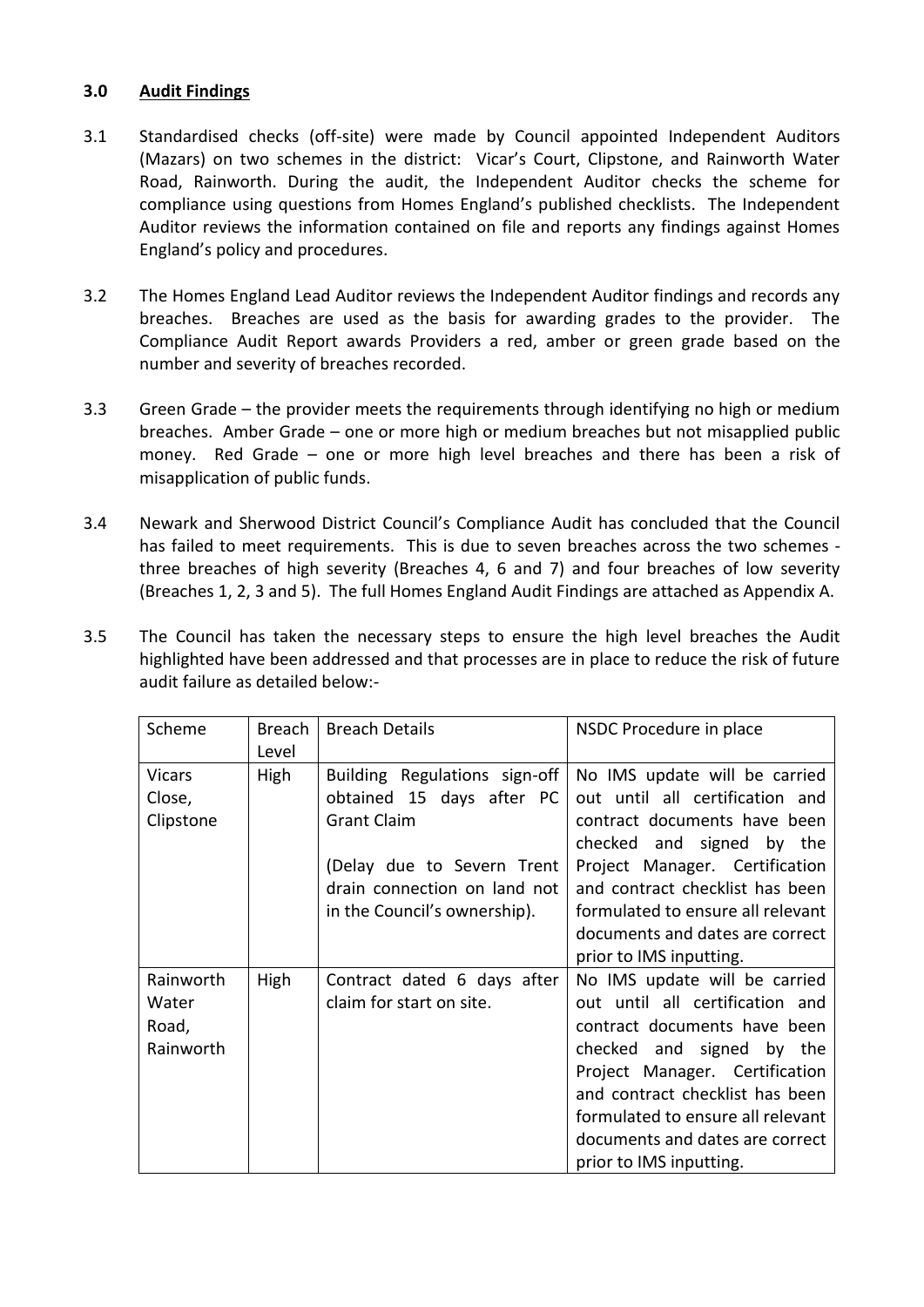| Rainworth | High |                              | Start on Site grant payment   No IMS update will be carried  |
|-----------|------|------------------------------|--------------------------------------------------------------|
| Water     |      |                              | claimed in advance of need   out until all certification and |
| Road,     |      | (contract dated 6 days after | contract documents have been                                 |
| Rainworth |      | claim for start on site)     | checked and signed by the                                    |
|           |      |                              | Project Manager. Certification                               |
|           |      |                              | and contract checklist has been                              |
|           |      |                              | formulated to ensure all relevant                            |
|           |      |                              | documents and dates are correct                              |
|           |      |                              | prior to IMS inputting.                                      |

- 3.6 The four breaches of low severity related to the same two schemes. They were:
	- Costs not updated on IMS in a timely manner
	- Incorrect property details included in IMS
	- IMS incorrectly updated
	- IMS not updated with revised costs, but no additional grant required

Processes are also being reviewed to ensure non-recurrence of these breaches in the future.

3.7 The findings from Homes England Compliance Audit raised awareness of the identified breaches and the Council instigated a wider review of all sites. The review determined that there are other schemes where the grant payment was claimed in advance of need (the contract was dated after the claim for start on site). The affected sites are:-

| Beech Avenue             | Ollerton      | 6 days in advance  |
|--------------------------|---------------|--------------------|
| Central Avenue           | Blidworth     | 6 days in advance  |
| Thorpe Road/Parkes Close | Coddington    | 17 days in advance |
| <b>Valley View</b>       | Coddington    | 7 days in advance  |
| Westhorpe                | Southwell     | 10 days in advance |
| Lindsey Avenue           | Newark        | 62 days in advance |
| Meldrum Crescent         | <b>Newark</b> | 62 days in advance |

- 3.8 We have written to Homes England that we accept the conclusions of the Audit that high level or medium breaches have been made. Whilst we are of the opinion that the breaches did not misapply public monies, however, given that additional sites over the 5 year HRA Programme have also been affected, the Council did not challenge the results. In doing so, we indicated the presence of other breaches whose origins were the same as the schemes audited.
- 3.9 Homes England has confirmed it is satisfied with our response and indicated it is pleased to see the actions we have already put in place to ensure the errors noted last year do not reoccur. Homes England has confirmed it will formally review our progress against the recommendations in the report through your Contract Review Meetings in the coming year.
- 3.10 This response from Homes England is important as it means that the Compliance Audit findings will not impact upon the Council's ability to access its funding. Clearly, any further breaches could damage its confidence in the Council as being a suitable recipient of public funds.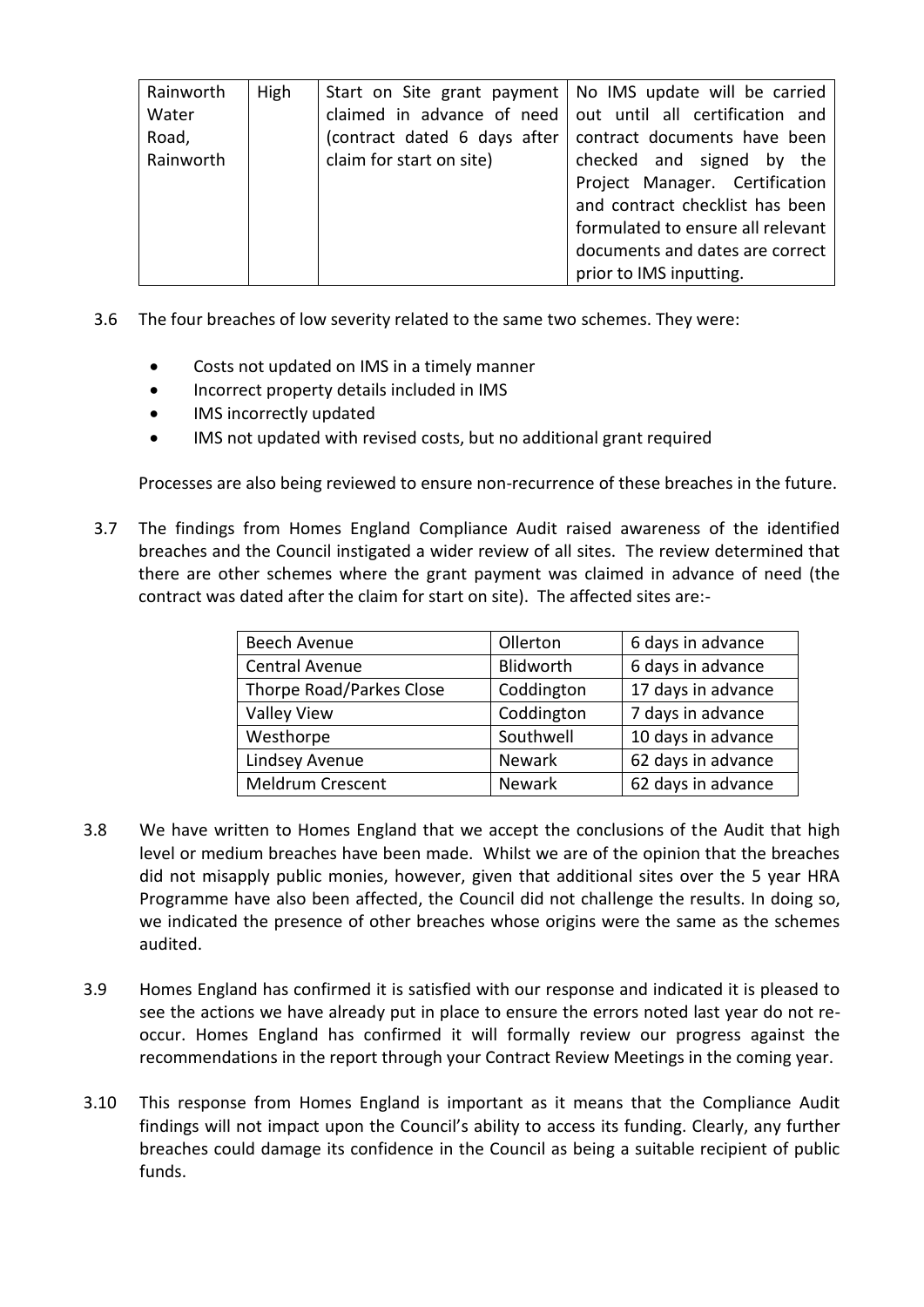3.11 It is highly likely that as a result of the conclusions of the Audit, that Homes England will also require another compliance audit within the next 12-18 months. It is therefore been agreed that further internal audit activity takes place to ensure that improved controls are effective to minimise the risk of a further disappointing Compliance Audit outcome.

## **4.0 Equalities Implications**

4.1 There are no equalities implications.

### **5.0 Community Plan - alignment to objectives**

5.1 Failure to meet Homes England's requirements could adversely affect the Council's ability to access funding for new homes, thus impacting on the Community Plan objective to deliver new affordable homes.

### **6.0 Financial Implications**

6.1 Failure to meet the requirements of the Capital Funding Guide could adversely affect the Council's ability to access funding for new homes from Homes England.

### **7.0 Comments of Director(s)**

7.1 The conclusions of the Compliance Audit report have provided valuable feedback about the robustness of some of the controls that were in place in relation to the development of new buil,d, affordable homes. The remedial action being taken, supported by internal audit activity, will ensure that the outcome of any further Compliance Audit is satisfactory. This is important as we seek to secure further grant funding from Homes England to support the Council's development ambitions.

#### **DECISION**

The findings of the Compliance Audit have been accepted by the Council and Homes England has indicated it is satisfied with our response. The steps taken to address the breaches and ensure they do not reoccur should provide assurance to the Committee of the robustness of our response.

#### **Members Consulted**

Audit & Accounts Committee [Councillor](https://democracy.newark-sherwooddc.gov.uk/mgUserInfo.aspx?UID=115) Mrs Sylvia Michael (Chairman) [Councillor](https://democracy.newark-sherwooddc.gov.uk/mgUserInfo.aspx?UID=125) Mrs Betty Brooks (Committee Member) [Councillor](https://democracy.newark-sherwooddc.gov.uk/mgUserInfo.aspx?UID=301) Michael Brown (Committee Member) [Councillor](https://democracy.newark-sherwooddc.gov.uk/mgUserInfo.aspx?UID=132) Rob Crowe (Committee Member) Councillor Donna [Cumberlidge](https://democracy.newark-sherwooddc.gov.uk/mgUserInfo.aspx?UID=322) (Committee Member) [Councillor](https://democracy.newark-sherwooddc.gov.uk/mgUserInfo.aspx?UID=135) Mrs Maureen Dobson (Committee Member)

Councillor David Lloyd – Leader of the Council Councillor Paul Peacock – Leader of the Labour Group Councillor Mrs Gill Dawn – Leader of the Independent Group Councillor Peter Harris – Leader of the Liberal Democrat Group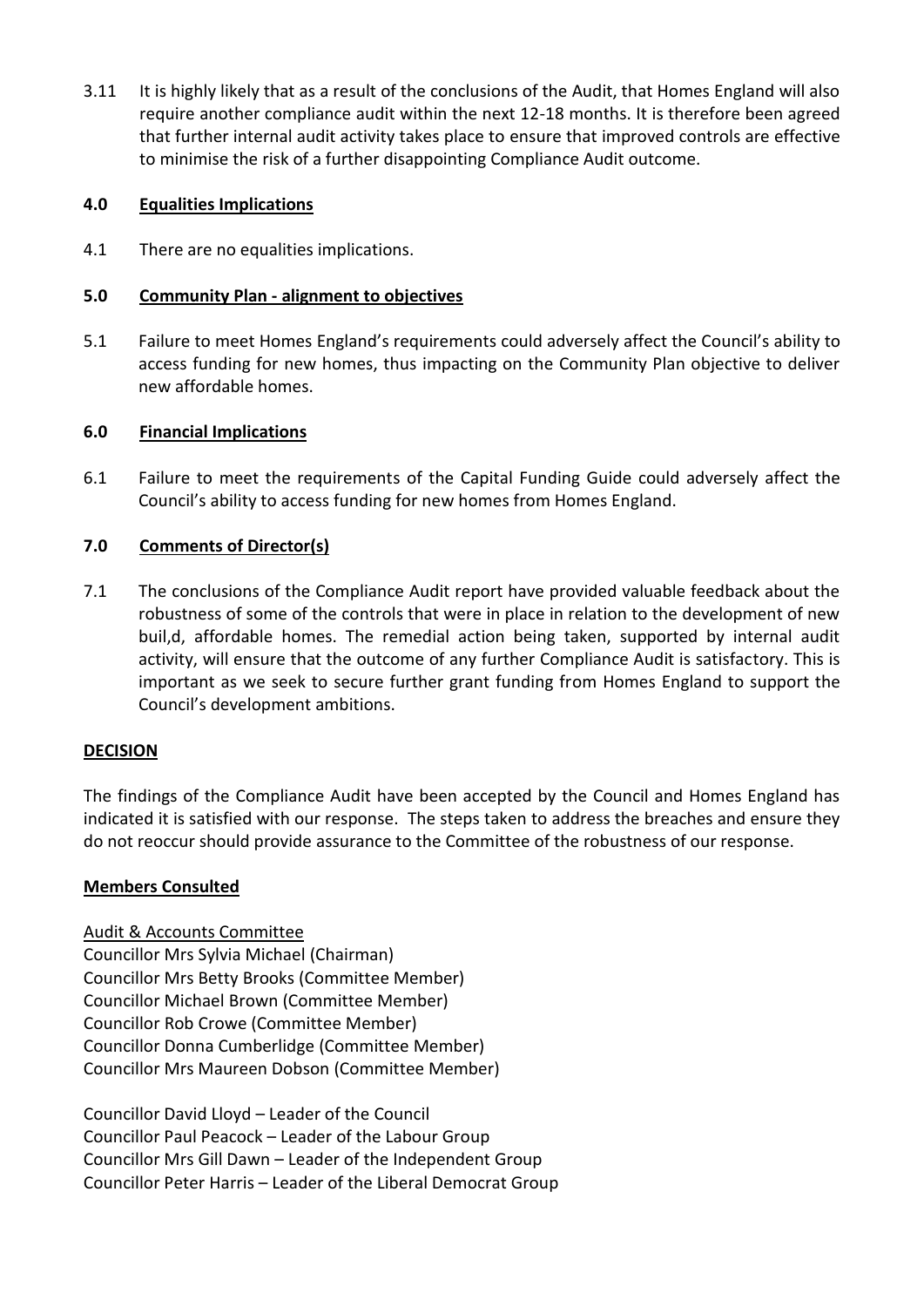# **Background Papers**

Homes England Compliance Audit Report 2019/20

Suzzune Shead

Signed:

Suzanne Shead, Director - Housing, Health & Wellbeing

Date: 8 June 2020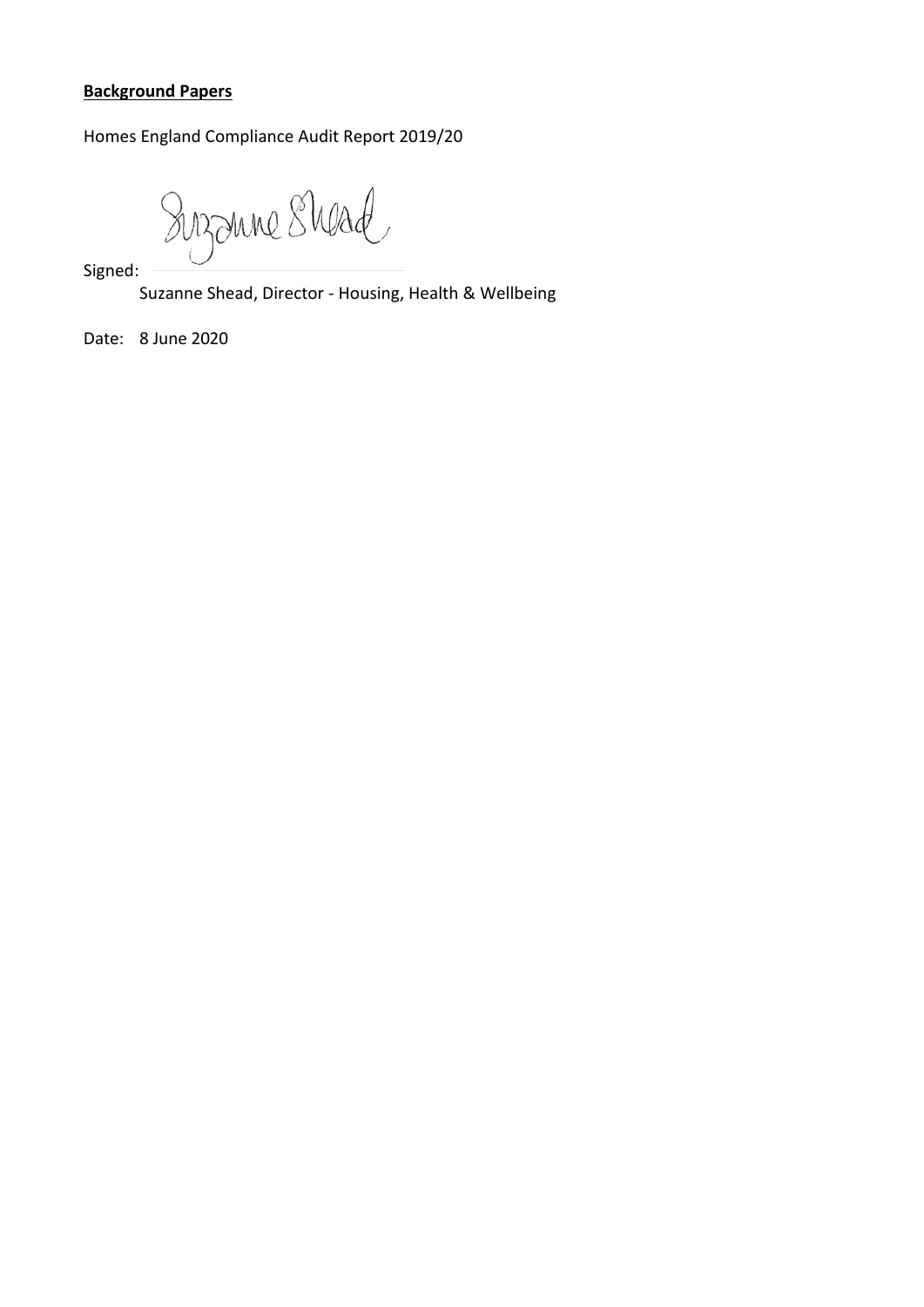

## **Compliance Audit Report – 2019/20** 37UG – Newark and Sherwood District Council

| <b>Provider Code</b>                            | 37UG                                          |
|-------------------------------------------------|-----------------------------------------------|
| <b>Provider Name</b>                            | Newark and Sherwood District Council          |
| <b>Final Grade</b>                              | Red - Serious failure to meet<br>requirements |
| <b>Independent Auditor</b>                      | <b>Mazars</b>                                 |
| <b>Homes England Lead Auditor</b>               | John Mather                                   |
| Homes England Head of Home Ownership and Supply | <b>Caroline Cormack</b>                       |

## **Report Objectives and Purpose**

Compliance Audits check Provider compliance with Homes England's policies, procedures and funding conditions. Standardised checks are made by Independent Auditors on an agreed sample of Homes England schemes funded under affordable housing programmes. Any findings, which may be a result of checks not being applicable to the scheme or an indication of procedural deficiency, are reported by the Independent Auditor to both the Provider and Homes England concurrently. The Homes England Lead Auditor reviews the findings and records those determined to be 'breaches' in this report. Breaches are used as the basis for recommendations and final grades for Providers. Grades of green, amber or red are awarded; definitions are provided at the end of this document.

Further information is available at: [https://www.gov.uk/guidance/compliance-audit.](https://www.gov.uk/guidance/compliance-audit)

#### Confidentiality

The information contained within this report has been compiled purely to assist Homes England in its statutory duty relating to the payment of grant to the Provider. Homes England accepts no liability for the accuracy or completeness of any information contained within this report. This report is confidential between Homes England and the Provider and no third party can place any reliance upon it.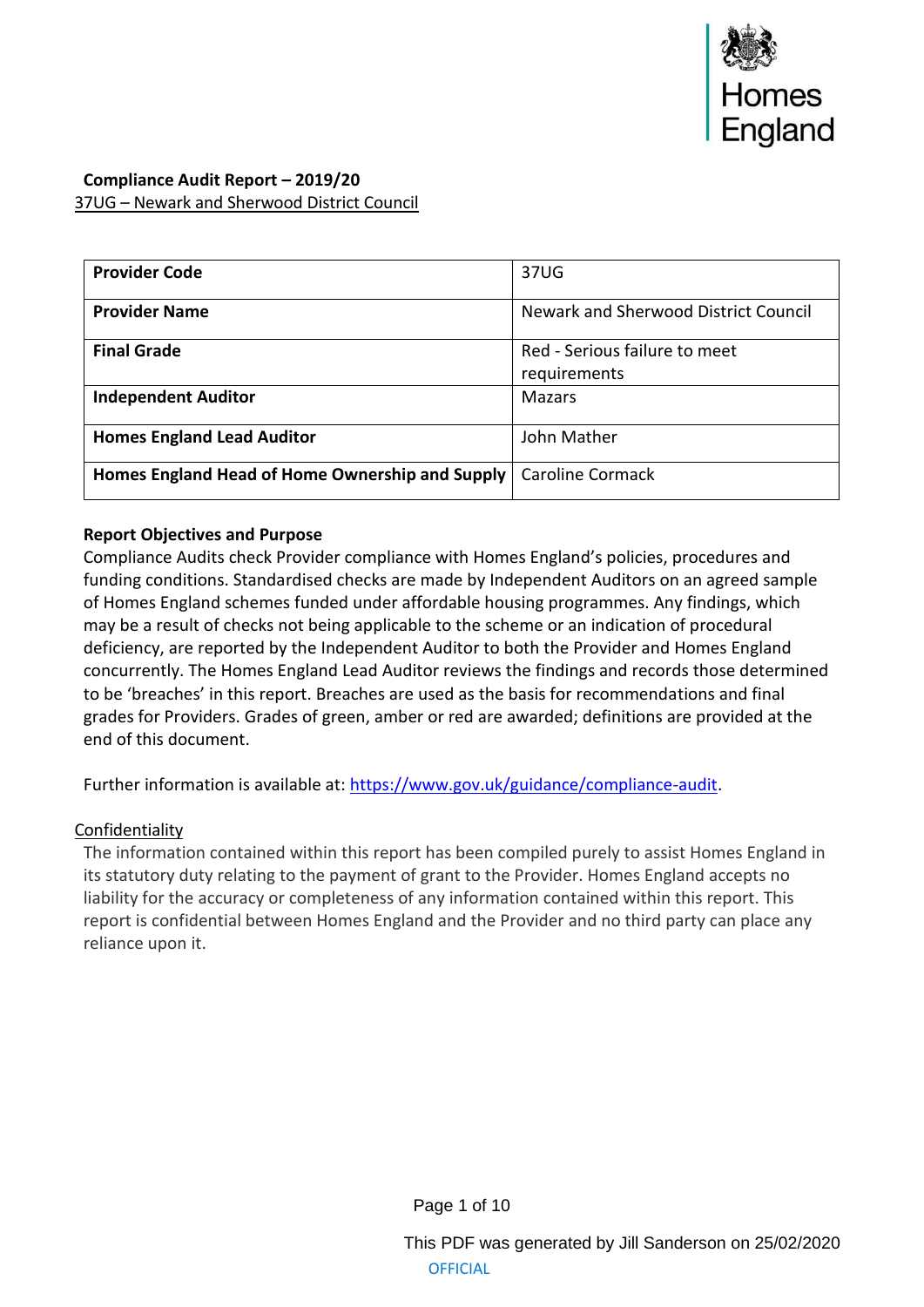

# Compliance Audit Grade and Judgement

| <b>Final Grade</b>              | Red - Serious failure to meet requirements                                                                                                                                                                                                                                                                                                                                                                                                                                                                                                                                                                                                                                                                                                                                                                                                                                                                                                          |
|---------------------------------|-----------------------------------------------------------------------------------------------------------------------------------------------------------------------------------------------------------------------------------------------------------------------------------------------------------------------------------------------------------------------------------------------------------------------------------------------------------------------------------------------------------------------------------------------------------------------------------------------------------------------------------------------------------------------------------------------------------------------------------------------------------------------------------------------------------------------------------------------------------------------------------------------------------------------------------------------------|
|                                 | Overall it is found that Newark & Sherwood District Council has failed to<br>meet requirements. This is due to three High breaches – one at Vicars<br>Close and two at Rainworth Water Road. In addition there were four Low<br>Breaches across the two schemes.                                                                                                                                                                                                                                                                                                                                                                                                                                                                                                                                                                                                                                                                                    |
| Judgemen<br>t<br><b>Summary</b> | Vicars Close: At Practical Completion grant claim there was no evidence<br>of Building Regulations approval. Practical Completion was achieved on<br>30th January 2019 and grant was claimed on the same day. Building<br>Regulations approval was not achieved until 14th February 2019, after<br>the final claim for grant; this is a High Breach.<br>Rainworth Water Road: There were two separate High breaches<br>relating to the signing and dating of the build contract. The grant claim<br>for Start on Site was submitted on 21st March 2019; however the build<br>contract is dated 27th March 2019. This is a failure to ensure:<br>1. All IMS scheme details submitted in accordance with published<br>guidelines set out in the relevant contract and CFG, and;<br>2. The main building contract had been signed and dated and contractual<br>possession had been passed to the contractor prior to the Start on Site<br>grant claim. |

#### **Audit Results**

| <b>Number of Schemes Audited</b>          |   |
|-------------------------------------------|---|
| <b>Number of Breaches Assigned</b>        |   |
| <b>Number of High Severity Breaches</b>   |   |
| <b>Number of Medium Severity Breaches</b> |   |
| <b>Number of Low Severity Breaches</b>    | 4 |

#### **Scheme details**

| Scheme no | <b>Address</b>                      | Scheme type      |
|-----------|-------------------------------------|------------------|
| 888359    | ID96 Rainworth Water Road, NG21 0DU | Housing for Rent |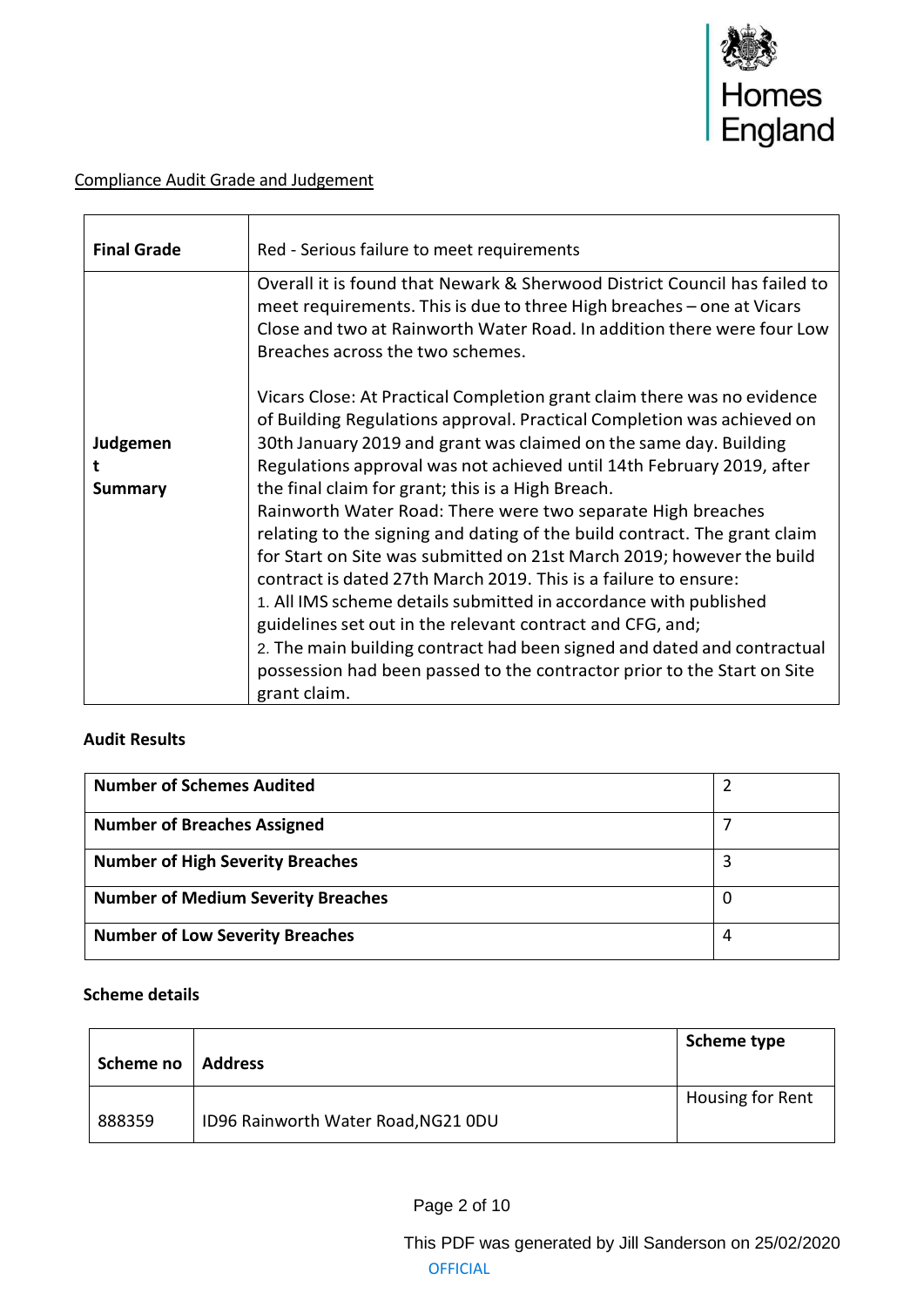

| 820131 |
|--------|
|        |

Vicars Close, N&SVicars Close, NG21 9AS

Page 3 of 10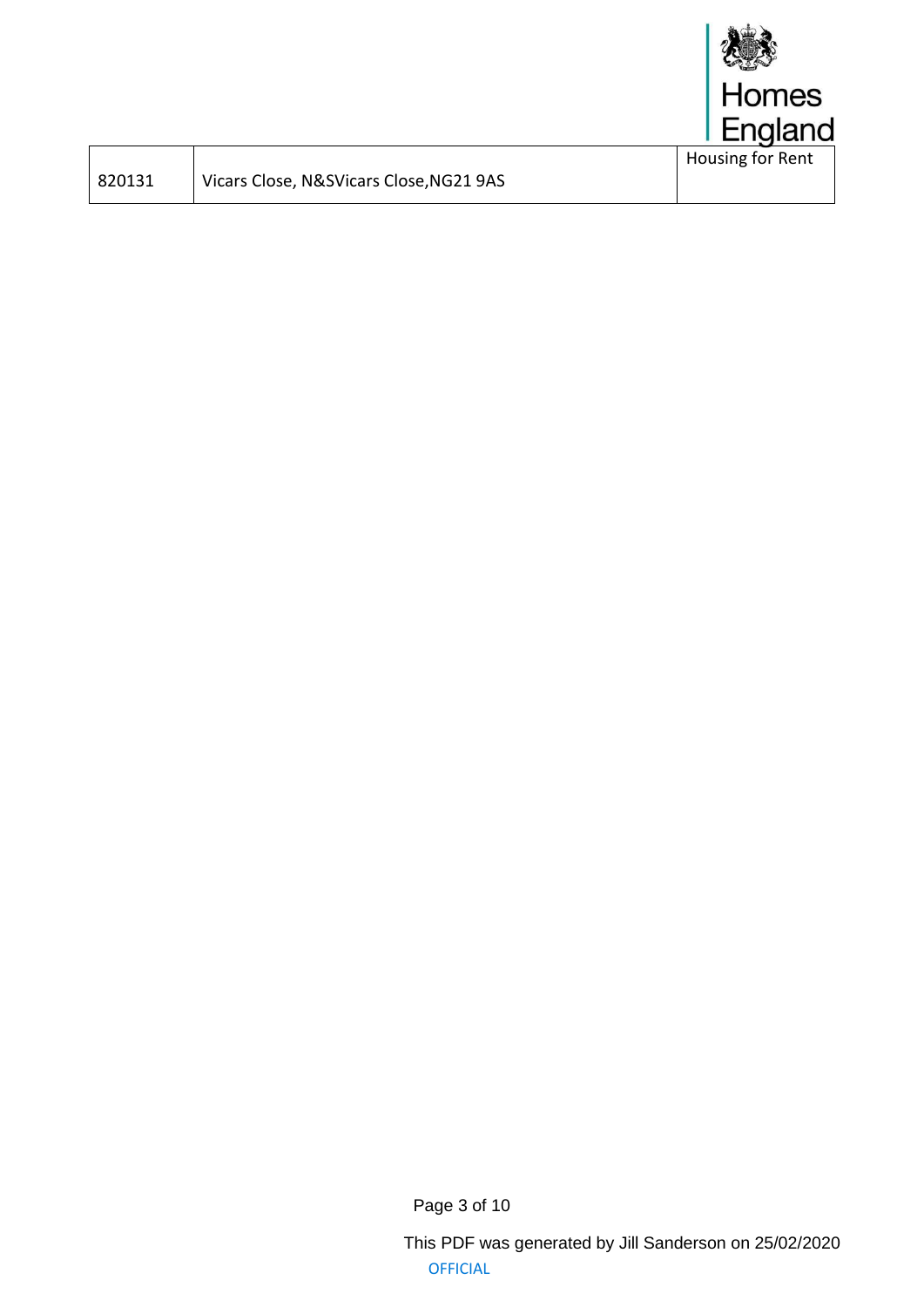

### **Details of Breaches by Scheme**

Where there are breaches identified, remedial action must be taken in accordance with recommendations listed in the Compliance Audit Module to mitigate the potential for reoccurrence.

### Breach 1

| <b>IMS Scheme ID</b>  | 820131                                                                                                                                                                                                          |
|-----------------------|-----------------------------------------------------------------------------------------------------------------------------------------------------------------------------------------------------------------|
| <b>Scheme Address</b> | Vicars Close, N&S, Vicars Close, NG21 9AS                                                                                                                                                                       |
| Breach Type           | General                                                                                                                                                                                                         |
| <b>Breach Text</b>    | 9. Incorrect IMS data has been entered but there are no value<br>implications. Examples might<br>include<br>for<br>money<br>typographical errors, or a failure to update the system with<br>revised information |
| <b>Breach Comment</b> | Costs not updated on IMS in a timely manner.                                                                                                                                                                    |

Page 4 of 10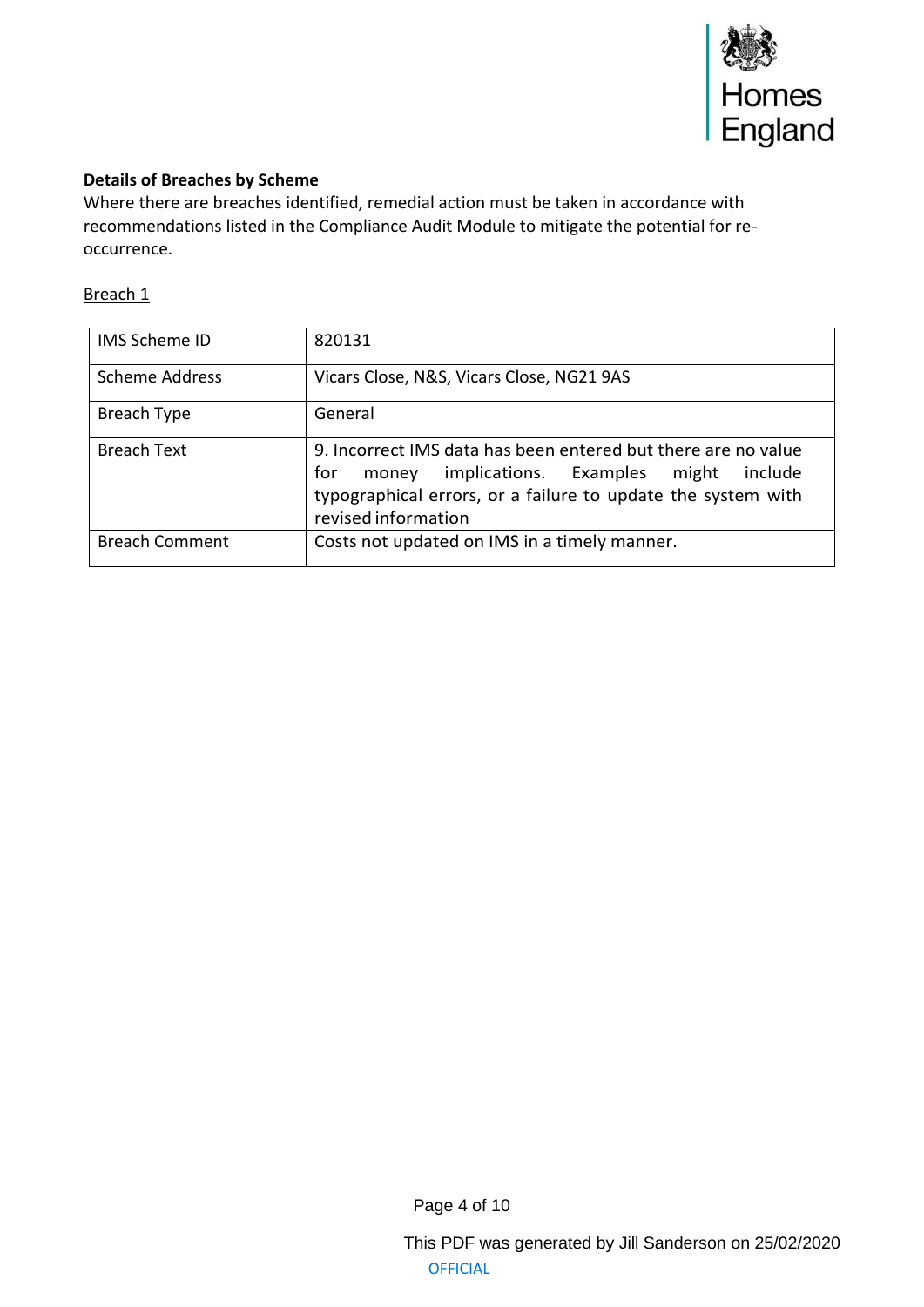

| <b>IMS Scheme ID</b>  | 820131                                                                                                                                                                                                          |
|-----------------------|-----------------------------------------------------------------------------------------------------------------------------------------------------------------------------------------------------------------|
| <b>Scheme Address</b> | Vicars Close, N&S, Vicars Close, NG21 9AS                                                                                                                                                                       |
| Breach Type           | General                                                                                                                                                                                                         |
| <b>Breach Text</b>    | 9. Incorrect IMS data has been entered but there are no value<br>implications. Examples might<br>for<br>include<br>money<br>typographical errors, or a failure to update the system with<br>revised information |
| <b>Breach Comment</b> | Incorrect property details included in IMS.                                                                                                                                                                     |

Page 4 of 10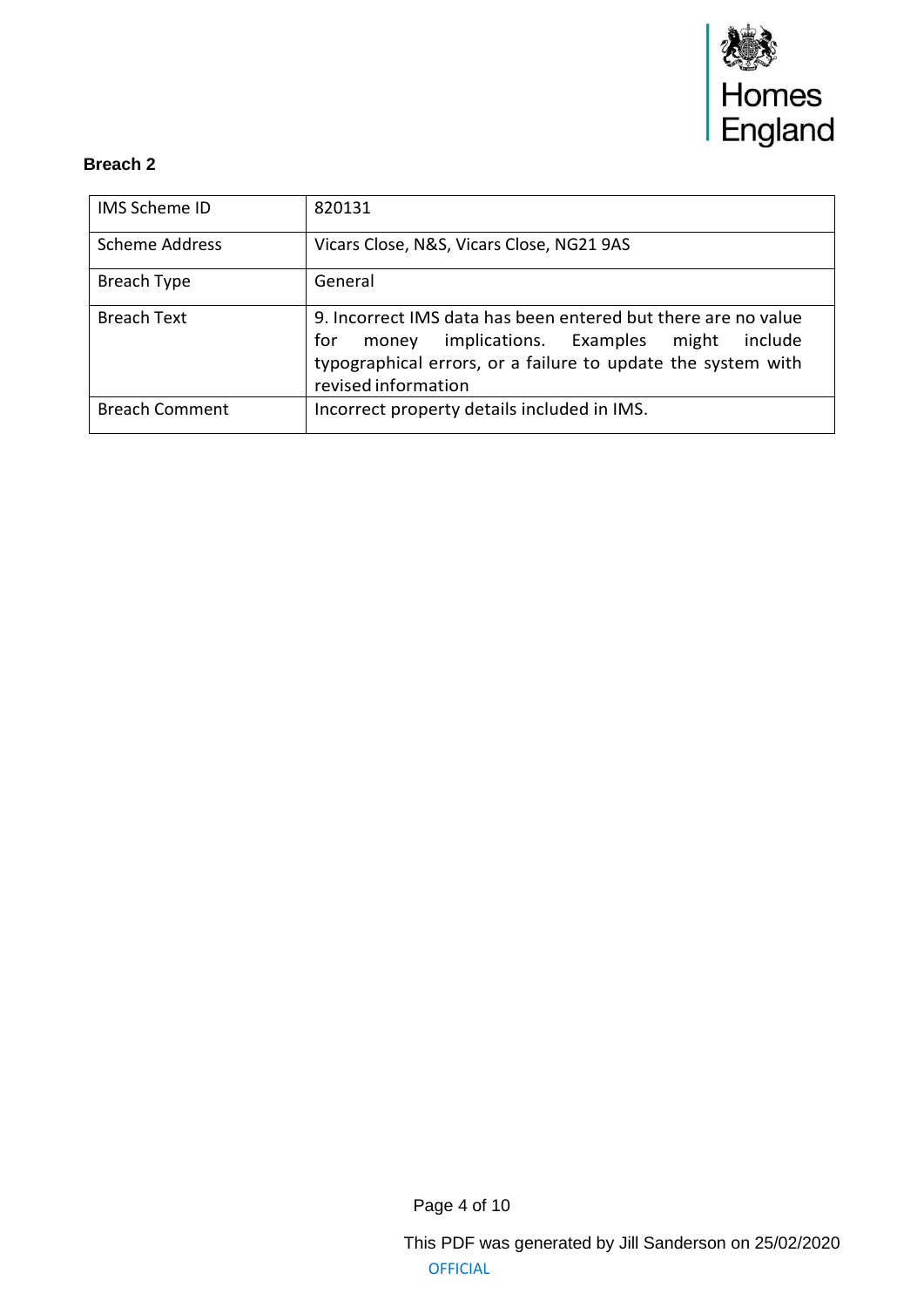

| <b>IMS Scheme ID</b>  | 820131                                                                                                                                                                                                                                                                                                                                                                        |
|-----------------------|-------------------------------------------------------------------------------------------------------------------------------------------------------------------------------------------------------------------------------------------------------------------------------------------------------------------------------------------------------------------------------|
| <b>Scheme Address</b> | Vicars Close, N&S, Vicars Close, NG21 9AS                                                                                                                                                                                                                                                                                                                                     |
| Breach Type           | Pre-development                                                                                                                                                                                                                                                                                                                                                               |
| <b>Breach Text</b>    | 13. IMS has not been updated in line with contract<br>requirements. These requirements vary according to the<br>programme 1. Under the AHP 2011-15, scheme details must be<br>submitted through IMS within ten business days after Start on<br>Site 2. Under the AHP 2015-18 and SOAHP 2016-21, firm<br>schemes must be submitted to IMS by five days before Start on<br>Site |
| <b>Breach Comment</b> | IMS incorrectly updated. Substantive breaches noted elsewhere.                                                                                                                                                                                                                                                                                                                |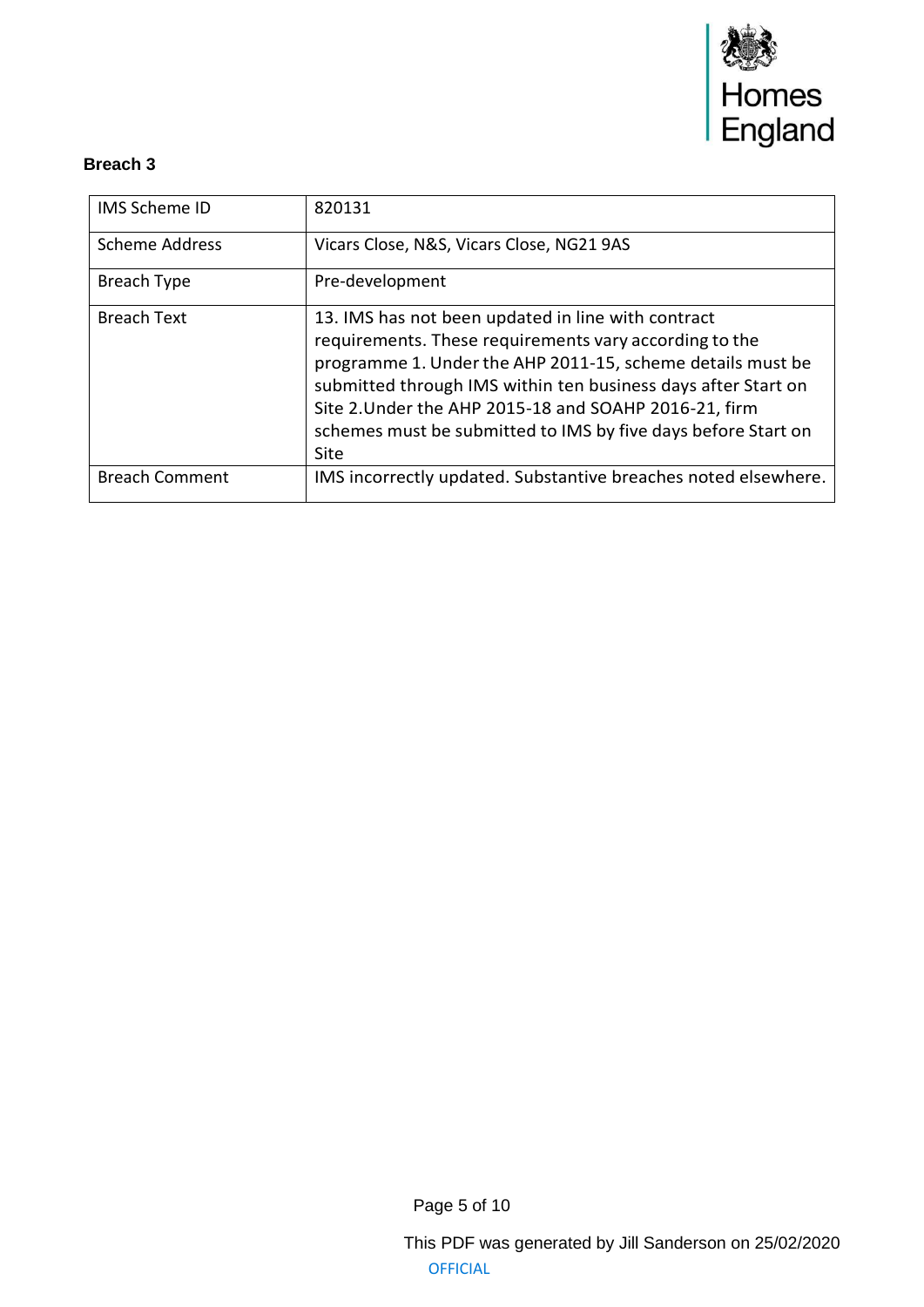

| <b>IMS Scheme ID</b>           | 820131                                                                                                                                                                                                                                                                                                                                                                                                                                                                                                                                                                                                                                                                                                                                                                                                                                                                          |
|--------------------------------|---------------------------------------------------------------------------------------------------------------------------------------------------------------------------------------------------------------------------------------------------------------------------------------------------------------------------------------------------------------------------------------------------------------------------------------------------------------------------------------------------------------------------------------------------------------------------------------------------------------------------------------------------------------------------------------------------------------------------------------------------------------------------------------------------------------------------------------------------------------------------------|
| <b>Scheme Address</b>          | Vicars Close, N&S, Vicars Close, NG21 9AS                                                                                                                                                                                                                                                                                                                                                                                                                                                                                                                                                                                                                                                                                                                                                                                                                                       |
| <b>Breach Type</b>             | Post-development                                                                                                                                                                                                                                                                                                                                                                                                                                                                                                                                                                                                                                                                                                                                                                                                                                                                |
| <b>Breach Text</b>             | 20. At Practical Completion grant claim: 1 There was no<br>evidence of building regulations approval.2 There was no<br>evidence of building regulations sign-off completion certificate.3<br>Secure legal interest had not been obtained (e.g. no proof of<br>ownership/lease/building under licence).4 House builder<br>warranty (National House Building Council or equivalent) final<br>certificate not granted                                                                                                                                                                                                                                                                                                                                                                                                                                                              |
| <b>Breach Comment</b>          | Building Regulations sign-off obtained after PC grant claim.                                                                                                                                                                                                                                                                                                                                                                                                                                                                                                                                                                                                                                                                                                                                                                                                                    |
| Recommendation                 | Newark & Sherwood District Council have received three high<br>breaches for claiming grant ahead of achieving the<br>requirements for the milestone. They should immediately<br>review their current and recent programme to ensure those<br>errors have not been, and are not, repeated and confirm this<br>review has been completed satisfactorily to the Contract<br>Manager. They should also undertake a thorough review of<br>their practice and procedures in administering their<br>development programme to ensure that all relevant consents<br>and certificates are in place prior to claiming grant and to ensure<br>that they maintain accurate information on IMS. The provider<br>must present evidence to the Contract Manager that these<br>reviews have been completed and the new procedures are in<br>place by the Recommendation Deadline Date specified. |
| <b>Recommendation Deadline</b> | 31/10/2020                                                                                                                                                                                                                                                                                                                                                                                                                                                                                                                                                                                                                                                                                                                                                                                                                                                                      |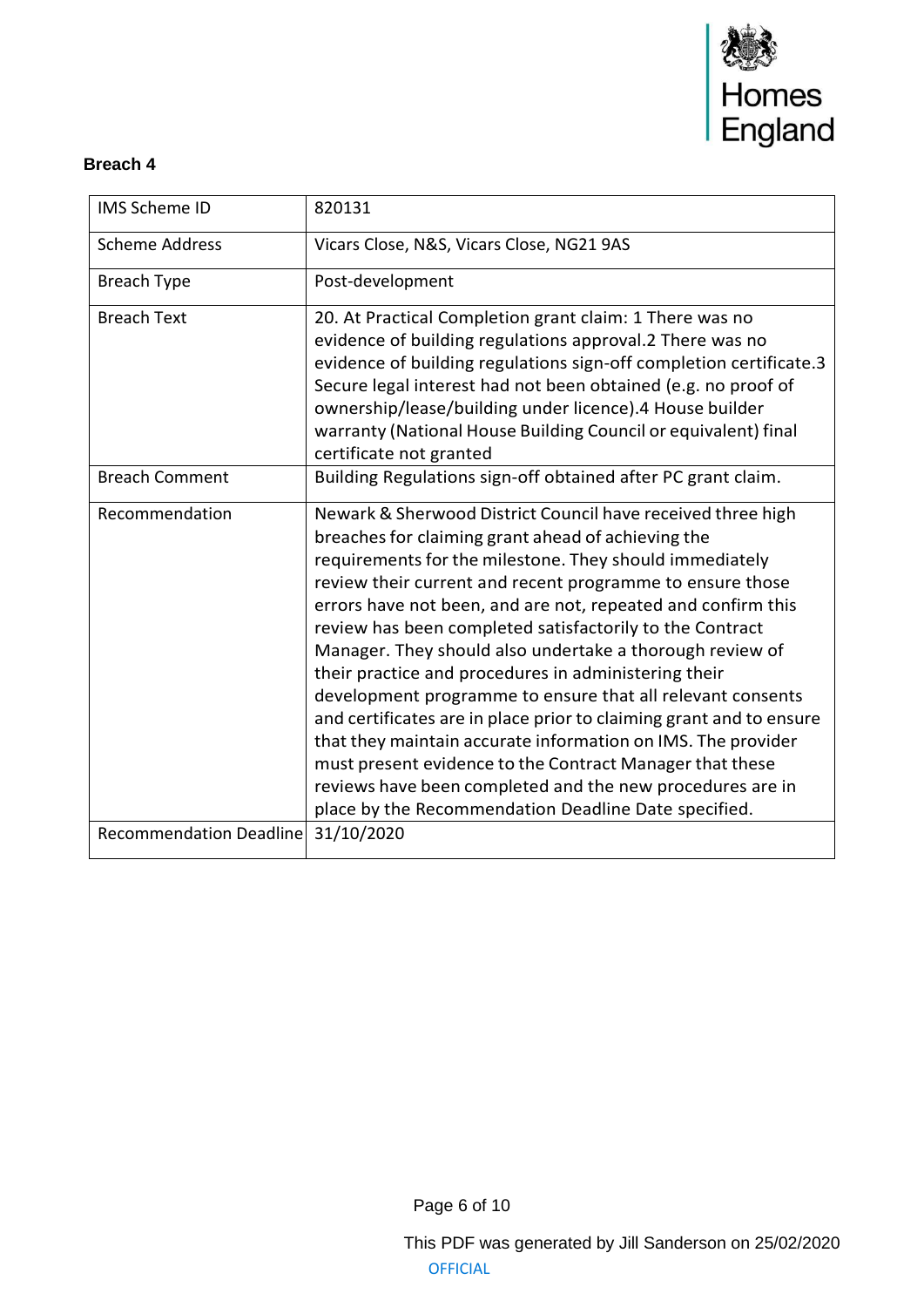

| <b>IMS Scheme ID</b>  | 888359                                                                                                                                                                                                       |  |
|-----------------------|--------------------------------------------------------------------------------------------------------------------------------------------------------------------------------------------------------------|--|
| Scheme Address        | ID96 Rainworth Water Road, , NG21 0DU                                                                                                                                                                        |  |
| Breach Type           | General                                                                                                                                                                                                      |  |
| <b>Breach Text</b>    | 9. Incorrect IMS data has been entered but there are no value<br>implications. Examples might include<br>for<br>money<br>typographical errors, or a failure to update the system with<br>revised information |  |
| <b>Breach Comment</b> | IMS not updated with revised costs, but no additional grant<br>required.                                                                                                                                     |  |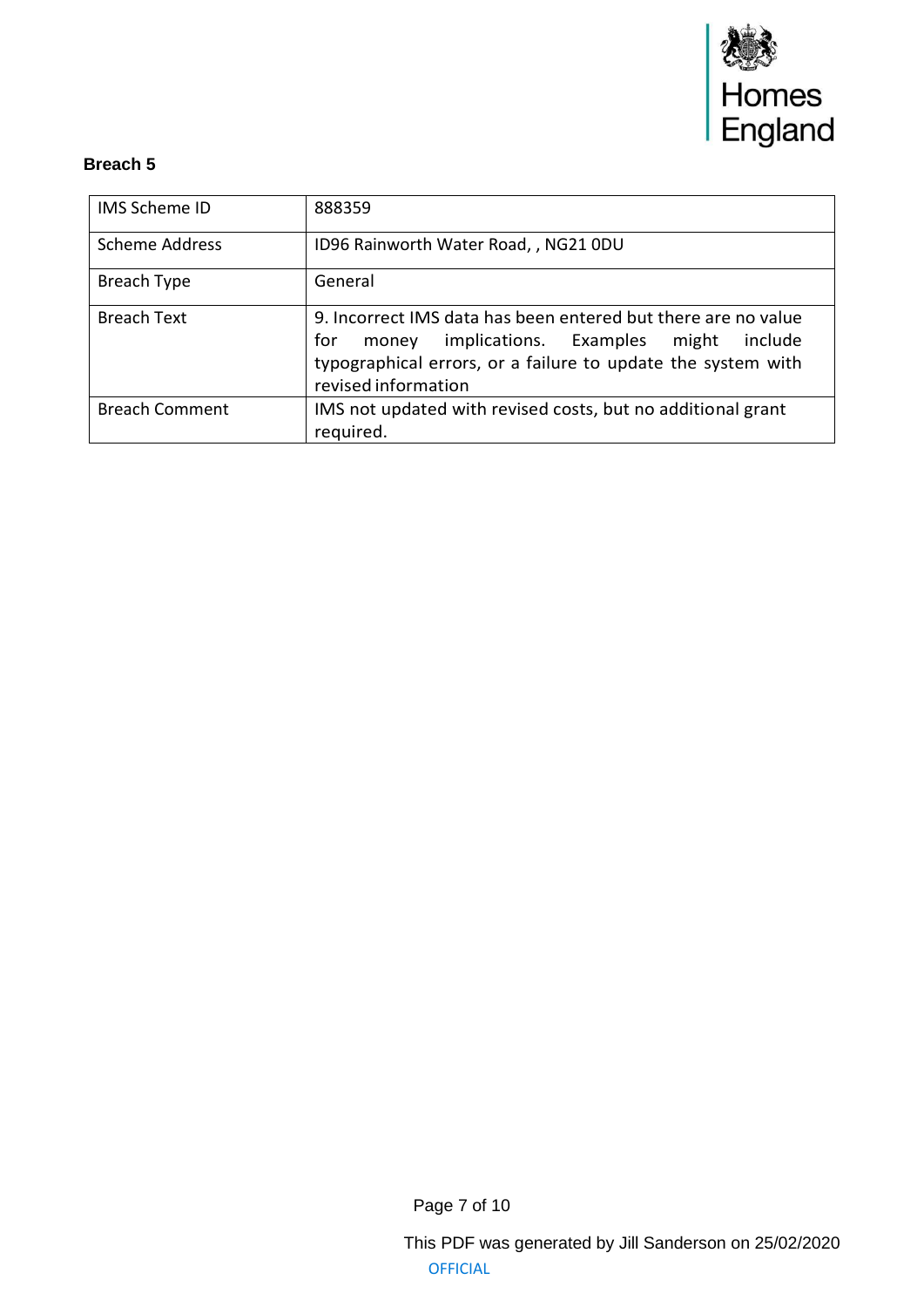

| <b>IMS Scheme ID</b>           | 888359                                                                                                                                                                                                                                                                                                                                                                                                                                                                                                                                                                                                                                                                                                                                                                                                                                                                          |
|--------------------------------|---------------------------------------------------------------------------------------------------------------------------------------------------------------------------------------------------------------------------------------------------------------------------------------------------------------------------------------------------------------------------------------------------------------------------------------------------------------------------------------------------------------------------------------------------------------------------------------------------------------------------------------------------------------------------------------------------------------------------------------------------------------------------------------------------------------------------------------------------------------------------------|
| <b>Scheme Address</b>          | ID96 Rainworth Water Road, , NG21 0DU                                                                                                                                                                                                                                                                                                                                                                                                                                                                                                                                                                                                                                                                                                                                                                                                                                           |
| <b>Breach Type</b>             | Development                                                                                                                                                                                                                                                                                                                                                                                                                                                                                                                                                                                                                                                                                                                                                                                                                                                                     |
| <b>Breach Text</b>             | 16. Start on Site grant payment claimed in advance of need.<br>This applies where, at date of Start on Site claim: 1. The works<br>contract was not signed and/or dated by all parties.2<br>Contractual possession was not passed to contractor. 3 Secure<br>legal interest had not been obtained (e.g. no proof of<br>ownership/lease/building under licence).4 Start on Site works<br>were not commenced according to CFG definition                                                                                                                                                                                                                                                                                                                                                                                                                                          |
| <b>Breach Comment</b>          | Contract dated after start on site claim date.                                                                                                                                                                                                                                                                                                                                                                                                                                                                                                                                                                                                                                                                                                                                                                                                                                  |
| Recommendation                 | Newark & Sherwood District Council have received three high<br>breaches for claiming grant ahead of achieving the<br>requirements for the milestone. They should immediately<br>review their current and recent programme to ensure those<br>errors have not been, and are not, repeated and confirm this<br>review has been completed satisfactorily to the Contract<br>Manager. They should also undertake a thorough review of<br>their practice and procedures in administering their<br>development programme to ensure that all relevant consents<br>and certificates are in place prior to claiming grant and to ensure<br>that they maintain accurate information on IMS. The provider<br>must present evidence to the Contract Manager that these<br>reviews have been completed and the new procedures are in<br>place by the Recommendation Deadline Date specified. |
| <b>Recommendation Deadline</b> | 31/10/2020                                                                                                                                                                                                                                                                                                                                                                                                                                                                                                                                                                                                                                                                                                                                                                                                                                                                      |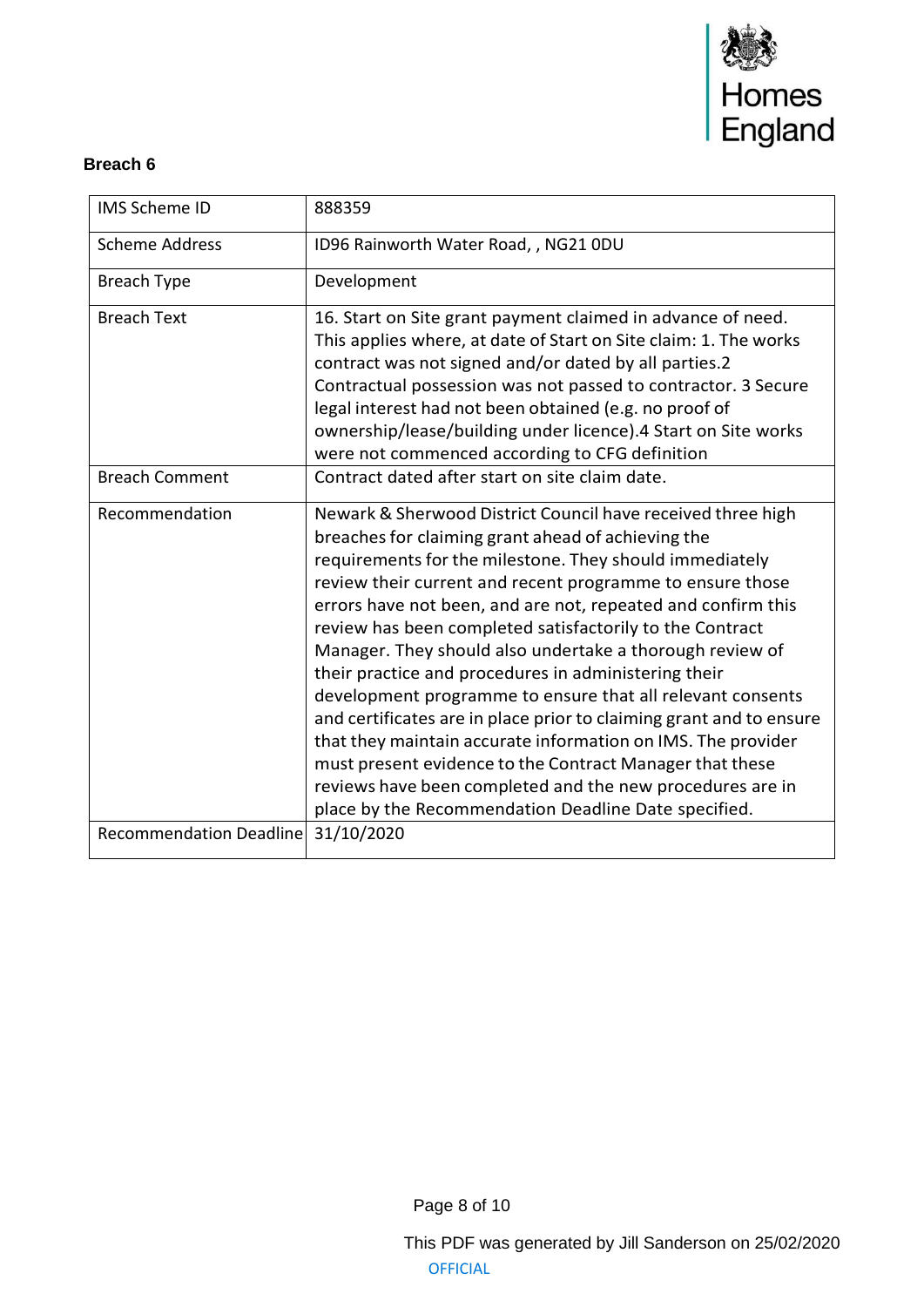

| <b>IMS Scheme ID</b>           | 888359                                                                                                                                                                                                                                                                                                                                                                                                                                                                                                                                                                                                                                                                                                                                                                                                                                                                          |
|--------------------------------|---------------------------------------------------------------------------------------------------------------------------------------------------------------------------------------------------------------------------------------------------------------------------------------------------------------------------------------------------------------------------------------------------------------------------------------------------------------------------------------------------------------------------------------------------------------------------------------------------------------------------------------------------------------------------------------------------------------------------------------------------------------------------------------------------------------------------------------------------------------------------------|
| <b>Scheme Address</b>          | ID96 Rainworth Water Road, , NG21 0DU                                                                                                                                                                                                                                                                                                                                                                                                                                                                                                                                                                                                                                                                                                                                                                                                                                           |
| <b>Breach Type</b>             | Development                                                                                                                                                                                                                                                                                                                                                                                                                                                                                                                                                                                                                                                                                                                                                                                                                                                                     |
| <b>Breach Text</b>             | 16. Start on Site grant payment claimed in advance of need.<br>This applies where, at date of Start on Site claim: 1. The works<br>contract was not signed and/or dated by all parties.2<br>Contractual possession was not passed to contractor. 3 Secure<br>legal interest had not been obtained (e.g. no proof of<br>ownership/lease/building under licence).4 Start on Site works<br>were not commenced according to CFG definition                                                                                                                                                                                                                                                                                                                                                                                                                                          |
| <b>Breach Comment</b>          | Contract dated after claim for start on site                                                                                                                                                                                                                                                                                                                                                                                                                                                                                                                                                                                                                                                                                                                                                                                                                                    |
| Recommendation                 | Newark & Sherwood District Council have received three high<br>breaches for claiming grant ahead of achieving the<br>requirements for the milestone. They should immediately<br>review their current and recent programme to ensure those<br>errors have not been, and are not, repeated and confirm this<br>review has been completed satisfactorily to the Contract<br>Manager. They should also undertake a thorough review of<br>their practice and procedures in administering their<br>development programme to ensure that all relevant consents<br>and certificates are in place prior to claiming grant and to ensure<br>that they maintain accurate information on IMS. The provider<br>must present evidence to the Contract Manager that these<br>reviews have been completed and the new procedures are in<br>place by the Recommendation Deadline Date specified. |
| <b>Recommendation Deadline</b> | 31/10/2020                                                                                                                                                                                                                                                                                                                                                                                                                                                                                                                                                                                                                                                                                                                                                                                                                                                                      |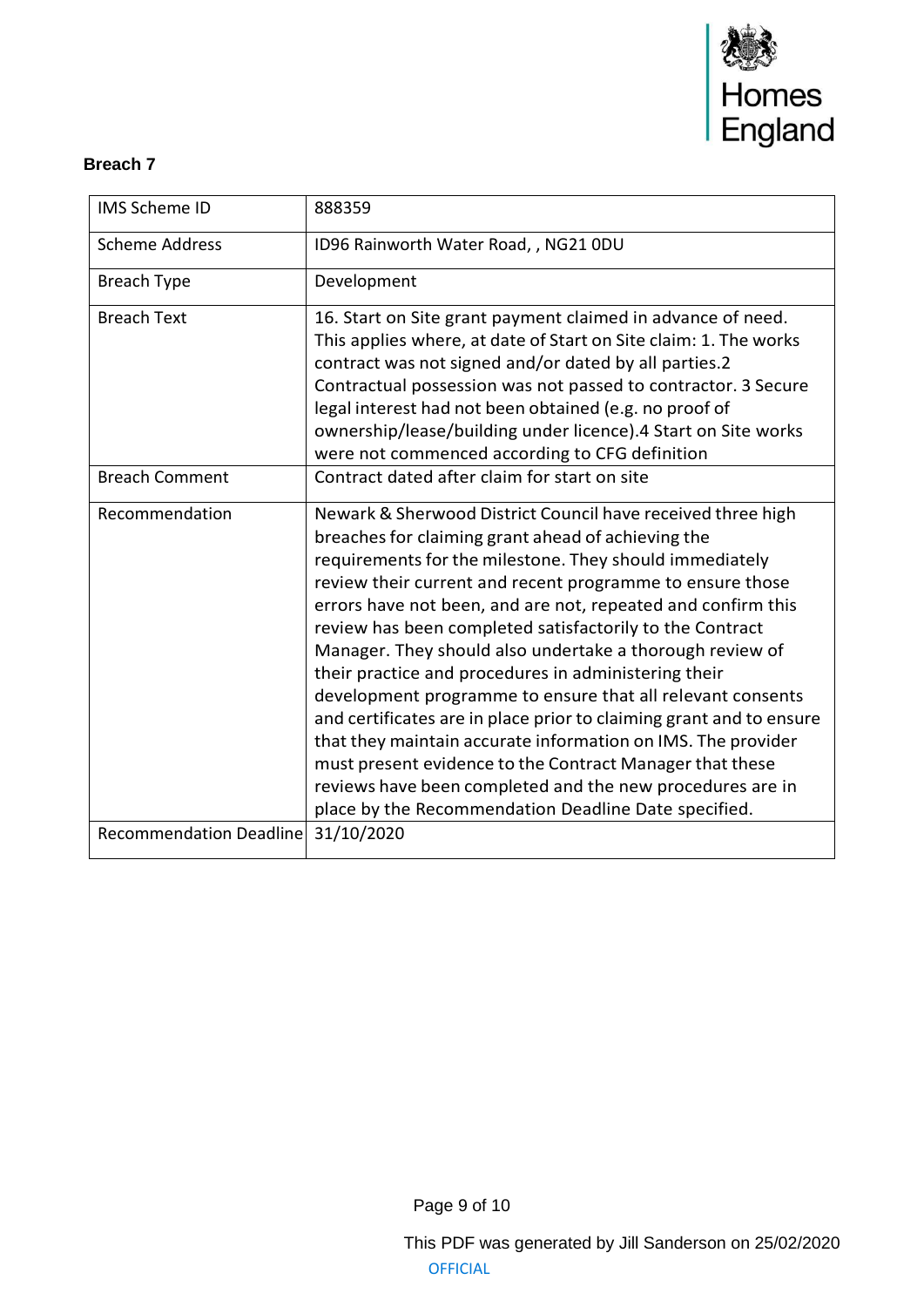

## **Provider's Acknowledgement of Report**

The contents of this report should be acknowledged by your Board's Chair or equivalent. Confirmation of this acknowledgement should be recorded in the IMS Compliance Audit Module by your CA Provider Lead on behalf of your Board's Chair. Online acknowledgement should be completed within one calendar month of the report email notification being sent.

Report acknowledged by: Date:

#### Compliance Grade Definitions

|                    | The Provider meets requirements: Through identifying no high or medium           |
|--------------------|----------------------------------------------------------------------------------|
| <b>Green Grade</b> | breaches, the Compliance Audit Report will show that the Provider has a          |
|                    | satisfactory overall performance, but may identify areas where minor             |
|                    | improvements are required.                                                       |
|                    | There is some failure of the Provider to meet requirements: Through identifying  |
|                    | one or more high or medium breaches, the Compliance Audit Report will show       |
| <b>Grade Amber</b> | that the Provider fails to meet some requirements, but has not misapplied public |
|                    | money. The Provider will be expected to correct identified problem(s) in future  |
|                    | schemes and current developments.                                                |
|                    | There is serious failure of the Provider to meet requirements: Through           |
|                    | identifying one or more high level breaches, the Compliance Audit Report will    |
| <b>Grade Red</b>   | show that the Provider fails to meet some requirements and there is a risk of    |
|                    | misuse of public funds. The Provider will be expected to correct identified      |
|                    | problem(s) in future schemes and current developments.                           |